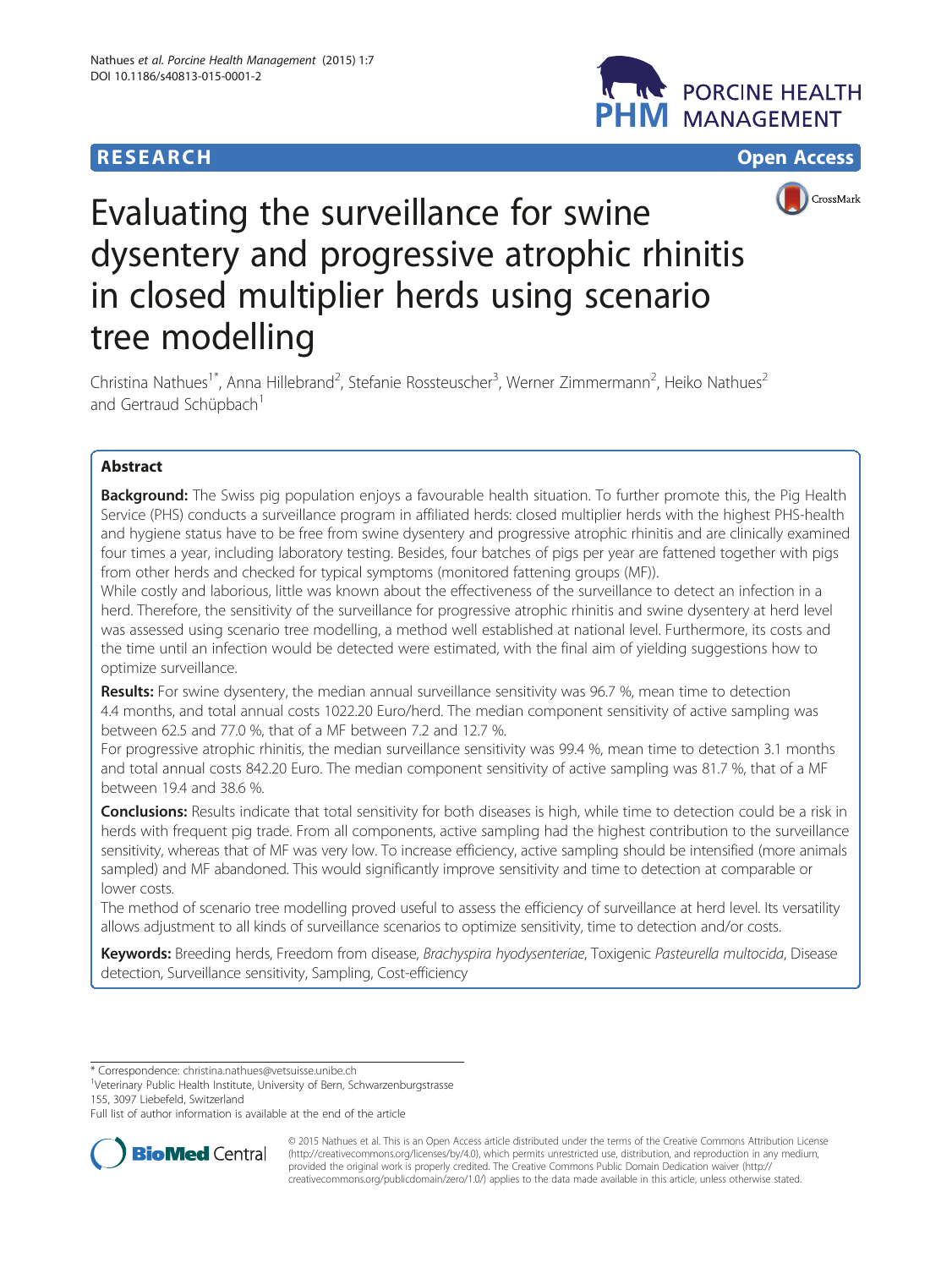## Background

The Swiss pig population enjoys a generally favourable health situation [[1\]](#page-11-0). Apart from freedom from porcine reproductive and respiratory syndrome virus and officially OIE listed diseases, clinical appearance of enzootic pneumonia, porcine actinobacillosis and progressive atrophic rhinitis has been eliminated [\[2](#page-11-0)]. To further promote this good health status, the Pig Health Service (PHS), conducts a surveillance programme for various economically relevant diseases in affiliated herds (2′249 or 85 % of all breeding herds and 1′380 or 50 % of all fattening herds in Switzerland in 2013 [\[3](#page-11-0), [4\]](#page-11-0)). All herds are assigned to different categories, depending on their production stage, health and biosecurity status. Herds in the highest PHS-category (136 herds with a median of 83 sows per herd, ranging from 28 to 400 sows, in 2013) comprise closed multiplier herds (61 herds), multiplier herds with outsourced rearing of breeding gilts (38 herds) and the herds where these gilts are reared (37 herds). These herds have to comply with strict hygiene and biosecurity requirements (e.g. no purchase of animals from other herds, other than by embryo-transfer or hysterotomy). They must provide consistent evidence that they are free from progressive atrophic rhinitis (PAR), swine dysentery (SD), sarcoptic mange and lice. Whereas for the last two there is no active surveillance in place, the first two diseases (PAR and SD) are monitored for with an intensive surveillance scheme as laid down in the PHS technical guideline [\[5\]](#page-11-0).

Swine dysentery is caused by the bacterium Brachyspira (B.) hyodysenteriae, and manifests itself in severe mucohemorrhagic diarrhoea. It generates tremendous financial loss not only due to acute mortality in affected pigs, but also decreased growth rate, poor feed conversion and expenses for chemotherapy [[6\]](#page-11-0). Toxigenic Pasteurella (P.) multocida is the causative agent of PAR, which is characterized by progressive deformation up to complete disappearance of the nasal turbinates, accompanied by facial distortion, in infected pigs. The disease, while not causing significant losses among animals, still has a detrimental economic impact on affected farms due to severe growth retardation and poor fattening performance in affected juvenile pigs [[7\]](#page-11-0).

The closed multiplier herds of the highest PHScategory are examined by PHS-or associated veterinarians four times a year. Each visit includes sampling of animals for laboratory examination for either SD or PAR (so that each disease is tested for twice a year). Furthermore, four so-called monitored fattening groups with pigs from different origins (MF) are arranged per multiplier herd and year. This method is quite specific to Switzerland and has been widely used, e.g. in the nationwide clinical elimination campaign for enzootic pneumonia [[2](#page-11-0)]. Herein, at the beginning of a fattening period,

piglets from the herd to be monitored are commingled with piglets from other (naïve) herds following a predefined protocol. Pigs are then checked for arising clinical signs in the course of the fattening period by PHSveterinarians, and during post-mortem inspection at the slaughterhouse.

While clearly being labour- and cost-intensive, little was known about the sensitivity of the surveillance. Although the number of samples to be taken was increased after a PAR outbreak in a closed multiplier herd and several contact herds in 2011 [\[8](#page-11-0)], general questions arose about the system's actual effectiveness to (timely) detect an infection in a herd that would justify the high efforts.

Therefore, the rationale for this study was to gain knowledge of the efficiency of the current PAR and SD surveillance in closed multiplier herds, using scenario tree modelling (STM). This methodology, a now wellestablished method to model and assess the sensitivity of surveillance systems, was first introduced by Martin et al. [[9\]](#page-11-0). They stated that contrary to other approaches like qualitative assessments via expert panels or structured representative surveys of the population, STM combines the objective quantitative analysis of different complex data sources to support evidence of freedom from disease. This is done creating stochastic scenario tree models for each component of a surveillance system and estimating their sensitivity. All resulting component sensitivities are then combined into one estimate of the overall sensitivity of the surveillance system. In Switzerland, the method was already applied to estimate the value of targeted herd sampling to substantiate freedom from enzootic bovine leucosis and infectious bovine rhinotracheitis [[10\]](#page-11-0), to establish a national surveillance system for bluetongue disease [\[11](#page-11-0)] or assess national surveillance of bovine tuberculosis [[12](#page-11-0)]. As also shown in the given examples, to date, the methodology has been used to assess probability of freedom from disease and surveillance at regional or national level [[13](#page-11-0)–[15](#page-11-0)]. In the present study it shall be applied to assess surveillance at herd level. The first aim of this study was thus to assess and compare the sensitivities of different surveillance components as well the overall surveillance sensitivity. As a second aim, the average time to detection of an infection in a herd should be estimated. Since in practice decisions on the most suitable surveillance system cannot exclusively be driven by technical aspects but must also account for financial considerations, the costs incurring to the PHS for each surveillance component and for the surveillance as a whole per farm and year were calculated. The additional modelling of different alternative surveillance scenarios, thus providing suggestions for an optimized surveillance in terms of an improved sensitivity, time to detection or cost-efficiency, was the last aim of this study.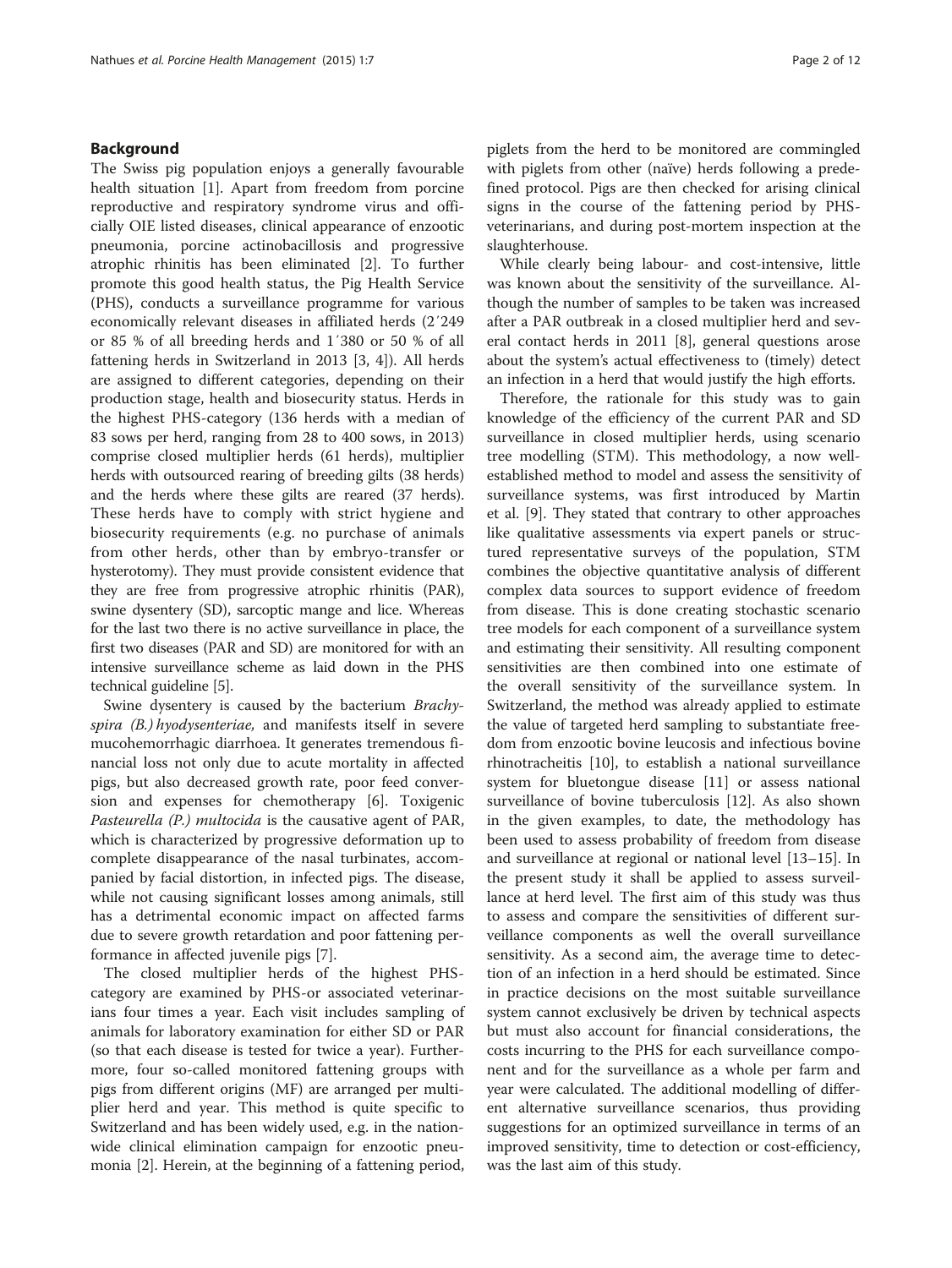## <span id="page-2-0"></span>**Methods**

## Data collection

First, a literature search was conducted to obtain quantitative data to be used in the in the scenario tree models. Since no sufficient information could be found on several of the parameters, an expert elicitation was done among Swiss pig veterinarians. A questionnaire was set up using the SurveyMonkey® online-tool (SurveyMonkey, Palo Alto, USA) and sent out via e-mail to all veterinarians employed by or associated to the PHS (i.e. private practitioners that carry out farm visits for the PHS on a regular basis), including all veterinarians with a nationally certified specialization in pig medicine or diploma of the European College of Porcine Health Management (ECPHM), as well as the institutes' leaders of the swine clinics of the Vetsuisse Faculty Berne and Zürich. Since not all herds in Switzerland are free from PAR or SD, it was assumed that these veterinarians had expert knowledge on the frequency and clinical manifestation of these diseases in the country. The questionnaire comprised questions about the estimated prevalences of SD and PAR in infected herds, the likelihood of clinical signs in infected herds or the probability that a farmer would detect an infection in his herd or in a monitored fattening group (full questionnaire can be obtained upon request from the first author). For each parameter in question, experts were asked to estimate the most likely value, the minimum and the maximum value. In total, 45 out of 127 experts (36 %) completed the questionnaire. From all answers, the median over all experts' estimates was calculated for the most likely, the minimum and the maximum value for each parameter separately. The data/results that were obtained from these different sources and that were used in the scenario tree models are presented in Table 1.

## Construction of the scenario tree models

In a scenario tree model, the pathway including all steps necessary to lead to a certain event (here: detection of an infection in a herd) is plotted. A value (usually a probability) is then assigned to each step within the tree, and finally all values are combined to obtain the overall sensitivity, i.e. probability to detect an infection.

Such scenario trees were created in Excel 2010® software (Microsoft Corporation, Redmont, USA) for all surveillance components currently conducted in closed multiplier herds over the course of one year for PAR and SD surveillance, respectively, as follows:

## 1. Clinical surveillance by the farmer

This comprised the every day's surveillance of the pigs by the farmer. The corresponding scenario tree

|                   | Parameter Description                                                                         | Values (min.; most likely; max.) |                          | Source          |                          |
|-------------------|-----------------------------------------------------------------------------------------------|----------------------------------|--------------------------|-----------------|--------------------------|
|                   |                                                                                               | SD                               | PAR                      | <b>SD</b>       | <b>PAR</b>               |
| CS                | Probability of clinical signs in one or more animals in an infected<br>closed multiplier herd | 0.01; 0.2; 0.5                   | 0.1; 0.2; 0.4            | expert poll     | [8], expert poll         |
| FcV               | Probability that a closed multiplier farmer informs vet./PHS about<br>clinical signs          | 0.5:0.75:0.9                     | 0.45;0.7;0.9             | expert poll     |                          |
| VcS               | Probability that veterinarian takes samples for laboratory examination                        | 0.5;0.9;1                        |                          | expert poll     |                          |
| Intrapr           | Intra-herd prevalence (herd with clinical signs)                                              | 0.3;0.6;0.9                      | 0.05; 0.15; 0.4          | expert poll [8] |                          |
| <i>Intraprnoc</i> | Intra-herd prevalence (no clinical signs)                                                     | 0.1; 0.25; 0.5                   | $\overline{\phantom{a}}$ | expert poll     | [8]                      |
| <b>TsensPCR</b>   | Probability that test classifies a true positive sample as positive<br>(PCR after culture)    | 0.62;0.73;0.83                   | 0.85;0.85;1              | [16]            | $[17]$                   |
| <b>TspecPCR</b>   | Probability that test classifies a true negative sample as negative<br>(PCR after culture)    | 0.91; 0.97; 1                    | 0.98;0.99;1              | [16]            | pers. comm. G. Schüpbach |
| <b>CSMF</b>       | Probability that pigs show clinical signs during MF with<br>infected animals                  | 0.05;0.125;0.4                   | 0.2;0.5;0.7              | expert poll     |                          |
| <b>MFFiV</b>      | Probability that MF farmer informs PHS about signs                                            | 0.27;0.6;0.75                    | 0.3;0.5;0.78             | expert poll     |                          |
| AnAS              | Number of animals sampled via active sampling (per visit)                                     | $4/6$ (4;10) <sup>*</sup>        | $10(4;10)^*$             | $[5]$           |                          |
| <b>NAS</b>        | Number of visits with active sampling                                                         | $2(2,4)^{*}$                     |                          | $[5]$           |                          |
| <b>NCLINPHS</b>   | Number of visits with clinical examination                                                    | $2(2,4)^{*}$                     |                          | $[5]$           |                          |
| <b>NMF</b>        | Number of MF with telephone check                                                             | $3(1,4)^{*}$                     |                          | $[5]$           |                          |
| <b>NMFPHS</b>     | Number of MF with on-farm examination                                                         | $1(1,4)^{*}$                     |                          | $[5]$           |                          |
| AnSUS             | Number of animals sampled in the case of suspicion                                            | 20 (10;25)*                      |                          | $[5]$           |                          |

Table 1 Model parameters including their values/distributions and sources of information

(SD = swine dysentery; PAR = progressive atrophic rhinitis; MF = monitored fattening group; \* = parameters with fixed values in the regular model and with uniform distributions (ranges indicated in brackets) for sensitivity analysis only)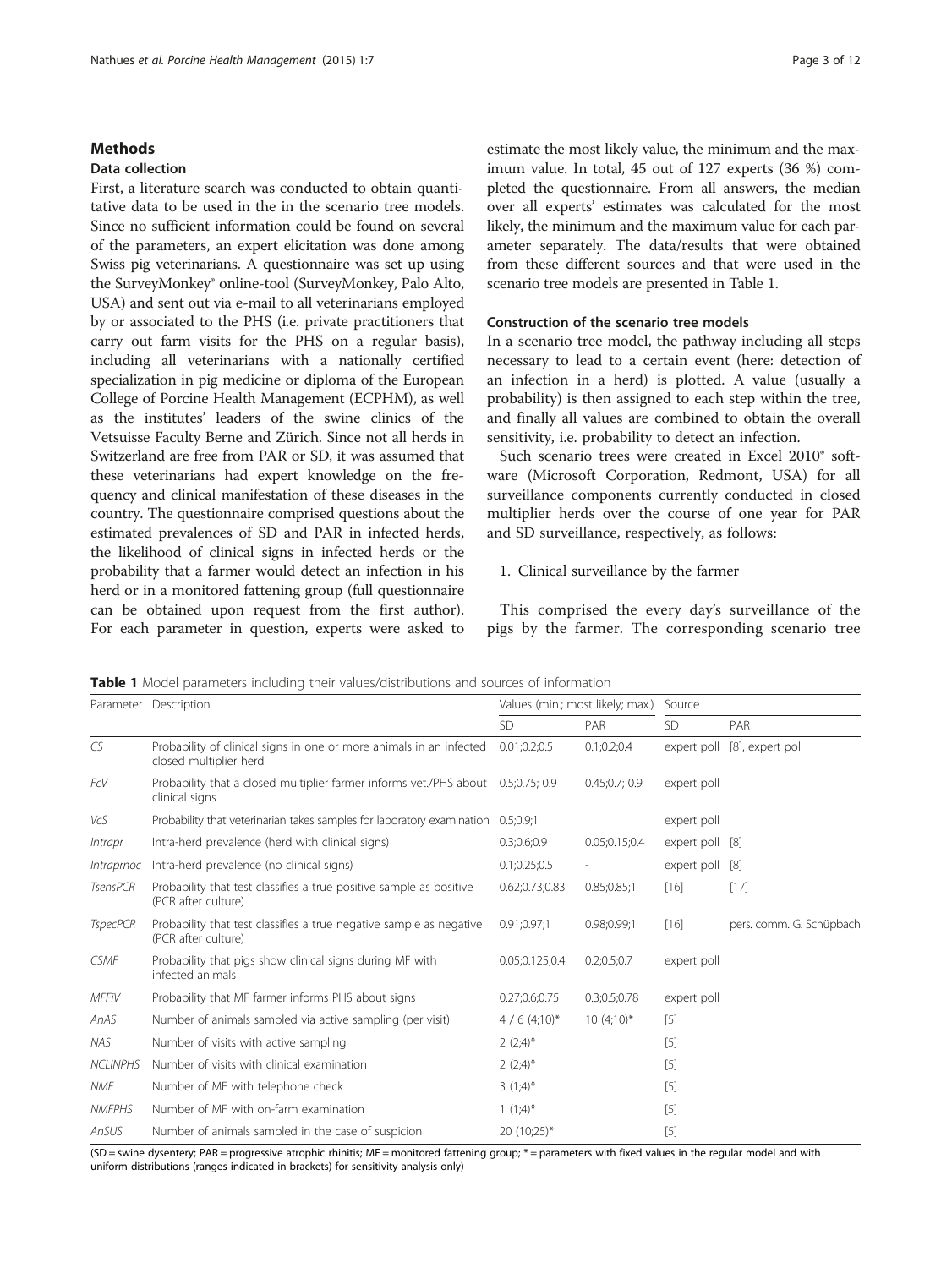(the general process is identical for PAR and SD) is depicted in Fig. 1. If any of the animals showed symptoms indicative of one of the two diseases and the farmer detected them, he/she should inform the PHS who then sent a veterinarian for further investigation of the suspicion and, if the clinical suspicion was acknowledged, for laboratory confirmation.

In the case of SD, the main observable clinical sign was mucous or even bloody diarrhoea. Upon suspicion of SD, fecal swabs from 20 animals (two animals were pooled in one swab, thus yielding ten pooled samples) were to be taken according to the PHS technical guideline [\[5](#page-11-0)]/(Table [1\)](#page-2-0) and sent to the to the Institute of Veterinary Bacteriology, Vetsuisse Faculty, University of Zurich, Switzerland, for cultural examination for Brachyspira spp. followed by species identification via polymerase chain reaction (PCR) in the case of positive cultures.

In the case of PAR, clinical signs included sneezing, nose bleeding or nose deformities. Upon suspicion of PAR, nasal swabs from 20 animals (equalling ten pooled samples) were to be taken and sent to the same laboratory. The examination protocol included overnight incubation of samples at 37° on Pasteurella agar containing bacitracin and neomycin and examination of colony material in toxA-PCR [[17\]](#page-11-0).

The probability that at least one of these animals yielded a positive result (i.e. the herd-level sensitivity of the test HSe) was calculated using the formula:

$$
HSe = 1 - \left(1 - \left(Intrapr*TsensPCR + \left(1 - Intrapr\right) * \left(1 - TspecPCR\right)\right)^{20}\right)\tag{1}
$$

This means, the herd-level sensitivity depended on the intra-herd prevalence, the test sensitivity and specificity and the number of animals sampled. The total component sensitivity of clinical surveillance by the farmer (SComSeCLIN) was then:

$$
SComSeCLIN = CS * FcV * VcS * HSe
$$
 (2)

This means, the sensitivity of clinical surveillance depended on the probabilities of clinical signs, that a farmer informs a veterinarian about symptoms, that a veterinarian conducts sampling and the herd-level sensitivity. Since it could not be predicted if and how many times during a year this event can happen, it was accounted for once in the total surveillance sensitivity.

## 2. Clinical surveillance by the PHS

Four farm visits by the PHS were mandatory for each closed multiplier herd in the highest PHS-category in every year. For both diseases active sampling was required twice a year, therefore, in practice, on one visit samples were taken for one disease, whereas on the following visit the other disease was sampled for, and so on. This means that for each disease two visits relied on clinical examination and samples were be taken only if the PHS veterinarian noticed suspicious symptoms in the herd. In that case she/he was to take the same samples as indicated under 1. clinical surveillance by the farmer, resulting in the same HSe as described in equation 1. The respective tree is shown in Fig. [2](#page-4-0). The

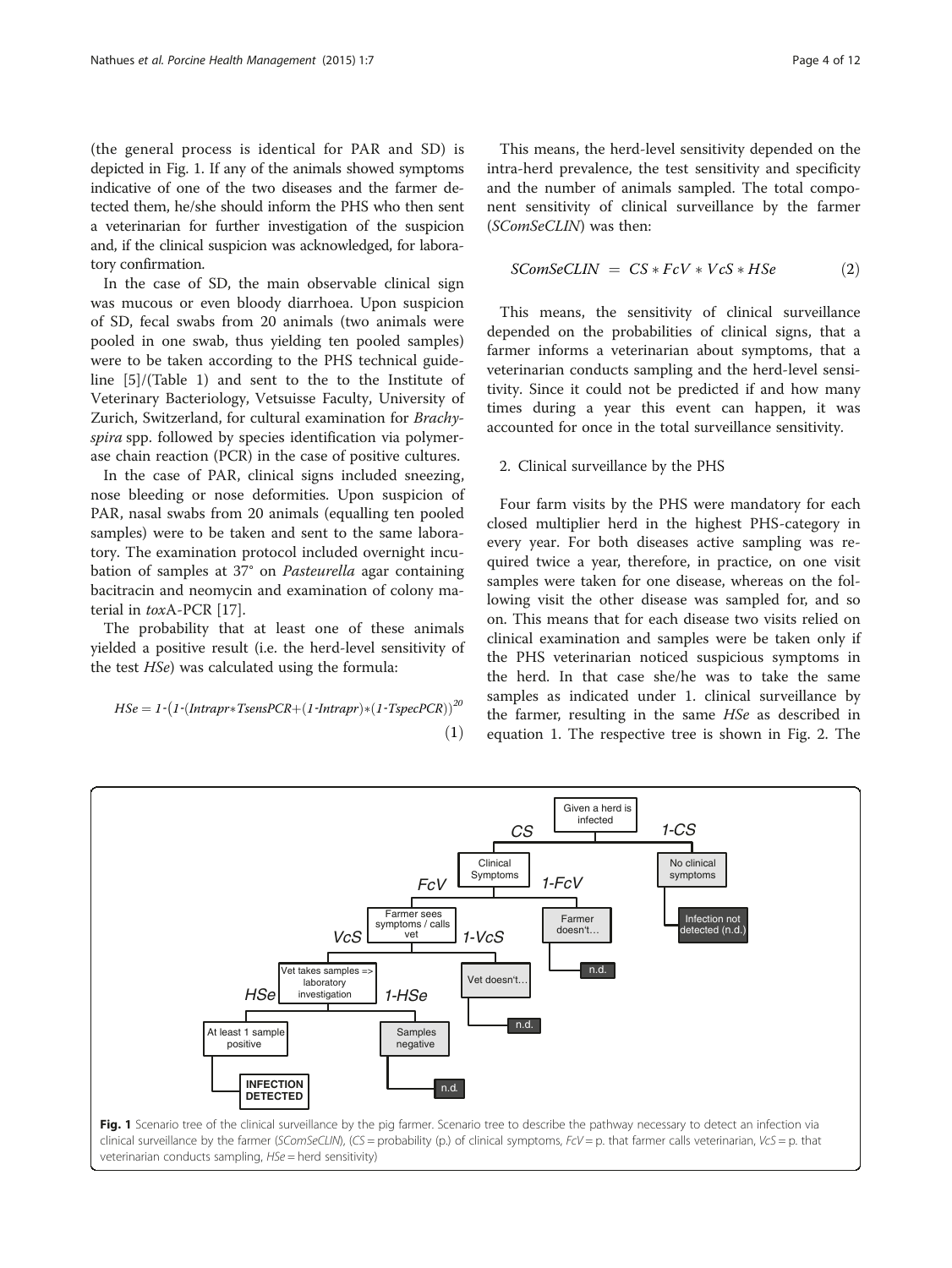<span id="page-4-0"></span>

component sensitivity of clinical surveillance by the PHS (SComSeCLINPHS) was then:

$$
SComSeCLINPHS = CS * VcS * HSe
$$
 (3)

In other words, the sensitivity of clinical surveillance by the PHS depended on the probabilities of clinical signs, that a veterinarian conducts sampling and the herd-level sensitivity. Because the event happened twice a year (Table [1\)](#page-2-0), it was accounted for twice in the calculation of the total annual surveillance sensitivity for each disease.

#### 3. Active sampling by the PHS

As described above, active sampling was done twice a year for each disease in each herd (following the same laboratory examination protocols as described under 1.). For SD, on one visit faecal swabs from four animals were taken (pooled into two samples), on the other visit faecal swabs from six pigs (three pooled samples) were tested for the presence of B. hyodysenteriae (i.e., in total ten animals/five pooled samples were tested each year). For PAR, nasal swabs from twice ten pigs (twice five pooled samples) were taken and examined for toxigenic P. multocida (so in total, 20 animals or ten pooled samples were examined each year). The total component sensitivity for PAR was—apart from the different number of animals sampled—identical to the formula for the HSe described under 1. (equation 1); in the case of SD with the modification of using Intraprnoc instead of Intrapr for the intra-herd prevalence, since the intraherd prevalence of SD in clinically unaffected herds was assumed to be lower than in clinically suspicious herds.

$$
SComSeAS = 1-(1-(Intraprnoc*TsensPCR+(1-Intraprnoc)\n*(1-TspecPCR)))no. of animals sampled
$$
\n(4)

This means, the sensitivity of active sampling depended on the intra-herd prevalence (SD: if no clinical signs present), the test sensitivity and specificity and the number of animals sampled. The event was also accounted for twice in the calculation of the total annual surveillance sensitivity for each disease (Table [1](#page-2-0)).

#### 4. Monitored fattening groups

Every year four MF were conducted per herd, where fattening pigs from the monitored herd were commingled with fattening pigs from another, naïve herd. One of these MF was checked by a visiting PHS veterinarian. The other three were just checked telephonically, i.e. at the end of the fattening period the farmer conducting the MF receiveed a phone call by the PHS and was asked whether he/she had observed any suspicious symptoms in the pigs or if there had been a need for any medical treatment. In case the farmer indicated or the PHS veterinarian perceived suspicious symptoms, again 20 animals were sampled for laboratory examination.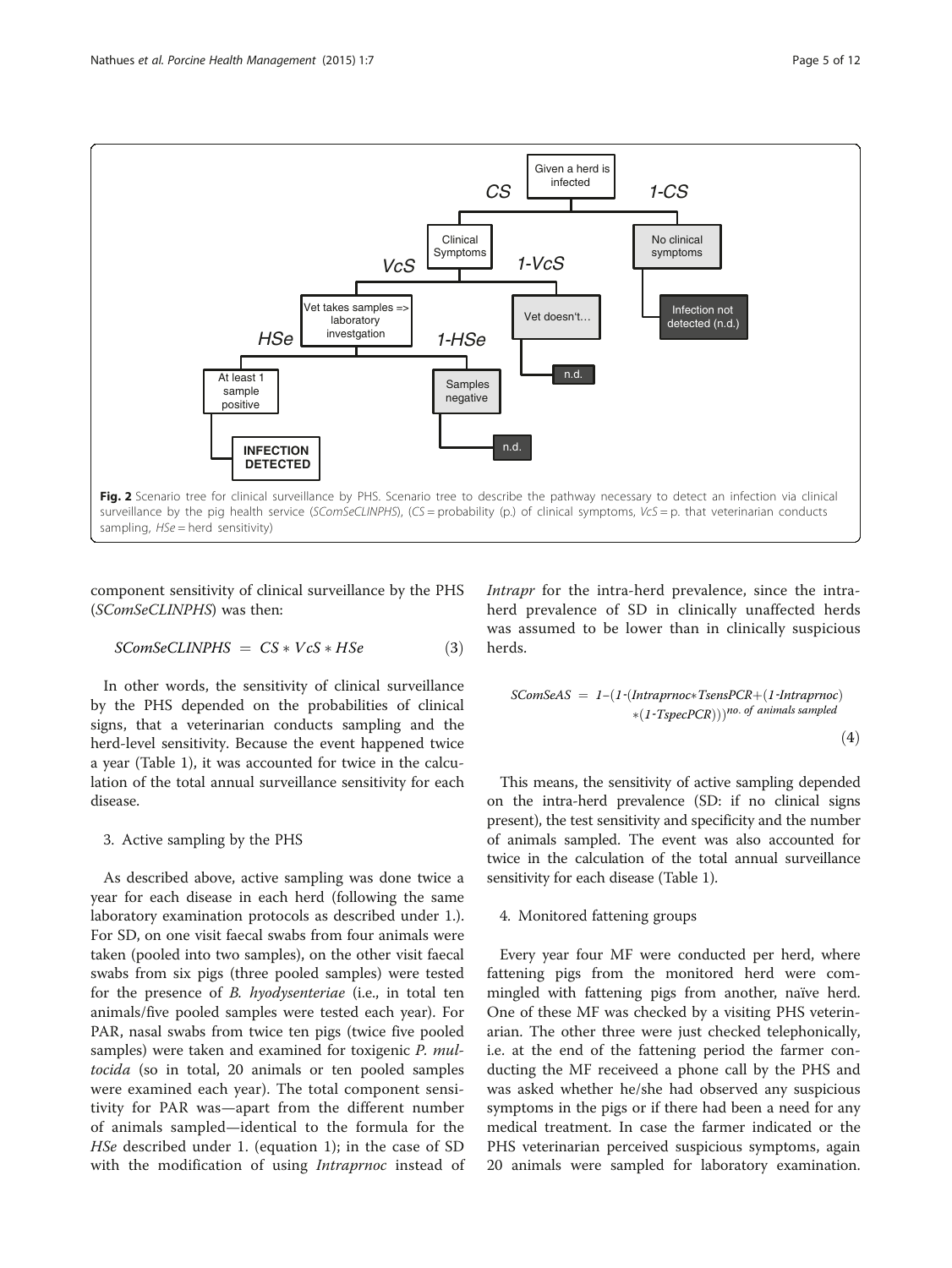The tree for the latter situation is shown in Fig. 3. The component sensitivity was then:

$$
SComSeMF = CSMF * MFFiV * VcS * HSe
$$
 (5)

This means, the sensitivity of MF depended on the probabilities of clinical signs during MF, that a farmer informs a veterinarian about symptoms, that a veterinarian conducts sampling and the herd-level sensitivity.

This event was accounted for three times in the calculation of the total annual surveillance sensitivity for each disease (Table [1](#page-2-0)). For the one MF where the check was done by the PHS veterinarian himself/herself, the same tree and formula applied, just omitting the step MFFiV; the resulting component sensitivity was then called SComSeMFPHS.

## Calculating the total surveillance sensitivity

For each disease separately, the total annual herd level sensitivity, i.e. ability to detect an infection in a herd over one year, was calculated combining the different component sensitivities. The equation for SD was:

$$
ToSeg_D = 1-(1-SComSeCLIN) * (1-SComSeCLINPHS2)
$$
  
\*(1-SComSeAS<sub>6animals</sub>) \* (1-SComSeAS<sub>4animals</sub>)  
\*(1-SComSeMF<sup>3</sup>) \* (1-SComSeMFPHS) (6)

In other words, the total sensitivity of the SD surveillance was obtained combining the sensitivities of clinical

$$
ToSepAR = 1-(1-SComSeCLIN) * (1-SComSeCLINPHS2) * (1-SComSeAS2) * (1-SComSeMF3) * (1-SComSeMPPHS)
$$
\n(7)

To account for uncertainty and variability in the data, a stochastic approach was followed, such that model parameters were distributed instead of incorporating fixed values. Pert distributions which are most suitable for data obtained from expert opinion were used. These are defined by a most likely, a minimum and a maximum value (see Table [1\)](#page-2-0). To obtain the overall results, 50.000 iterations were run in @risk® software (@risk 5.7, Palisade Corporation, Ithaca, USA).

## Sensitivity analysis

A so called sensitivity analysis is a formal tool used in modelling processes to assess the relative impact of each model parameter on the overall outcome (in this context sensitivity relates to the sensitivity of an outcome to changes of an input parameter and should not be confused with the terms component / surveillance sensitivity denoting the model outcomes of this study). This was

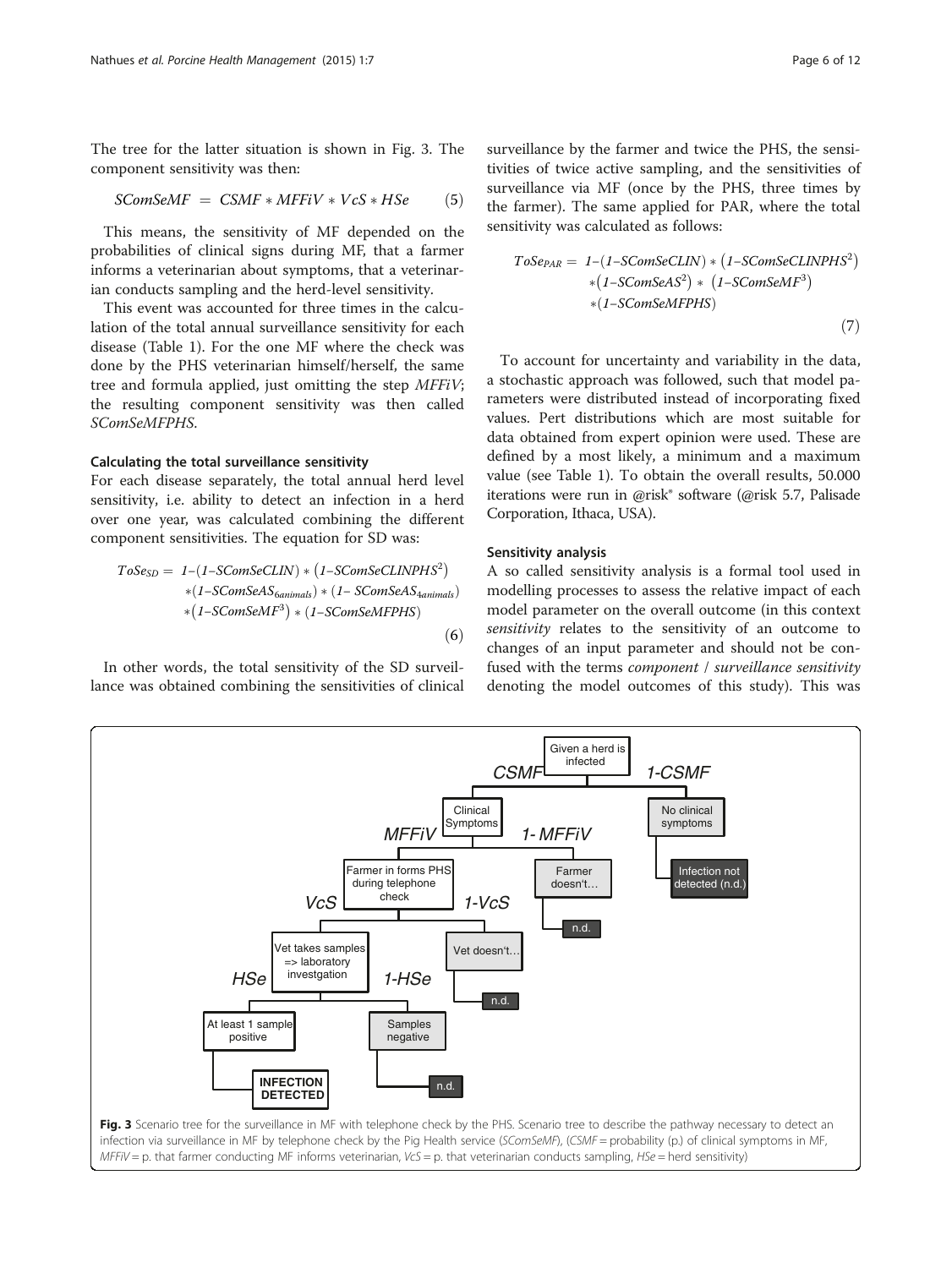done creating tornado graphs in @risk, in which the change in the total surveillance sensitivity is assessed when the value for a distributed input parameter is changed from its 1st to its 99th percentile. The length of the bar of each parameter then indicates the relative magnitude of its impact. Since tornado graphs can only be created for distributed variables, uniform distributions were inserted for the originally fixed variables to gain knowledge about their relative importance as well. Likely ranges for these distributions were defined according suggestions by the PHS and are given in Table [1.](#page-2-0)

## Time to detection of infection

The total surveillance sensitivity indicates the sensitivity of a surveillance system over one year, but it does not tell us how rapidly an infection would be detected. Since the time from an infection to its detection in a herd can be pivotal for the further course and control of an outbreak, it should be another very important criterion in the evaluation of a surveillance system. Therefore, the average time between infection of a herd and its detection was also estimated:

$$
TD = SComSe1*0.5I + (1-SComSe1)*SComSe2*1.5I
$$
  
+ (1-SComSe<sub>1</sub>)\*(1-SComSe<sub>2</sub>)\*SComSe<sub>3</sub>  
\*2.5I ... (and so on) (8)

Herein, TD was the time to detection in months; SComSe was any surveillance component sensitivity; I was the average time interval in months between surveillance components.

All component sensitivities were incorporated using their median value. For simplicity it was assumed that all components were distributed equally over a period of 12 months. This means that in the current surveillance with totally 6 different surveillance components per year (1x SComSeCLIN; 2x SComSeCLINPHS; 2x SComSeAS; 1x SComSeMFPHS; 1x SComSeMF<sup>3</sup>, because in practice mostly only one phone call was done after three MF to cover all three of them; SComSeCLIN was not accounted for in this calculation), the average time interval between different events was 2 months.

For each disease, a best case and a worst case scenario were considered. In the best case scenario, by chance the surveillance component with the highest sensitivity took place first after the introduction of an infection, then the second most sensitive surveillance component etc. In the worst case scenario it was assumed that by chance the surveillance component with the lowest sensitivity was conducted first after the infection, then the surveillance component with the second lowest sensitivity, and so on. Notwithstanding the foregoing, it was made sure in the chronological order that a visit with active sampling was not directly followed by another visit with active sampling etc., but that visits with and without sampling would alternate.

## Costs of the surveillance

To calculate costs of the surveillance for the PHS, costs for laboratory examinations were retrieved from the laboratory in charge; for labour and travel costs an average was calculated based on PHS salary schemes, the time spent for the examination and an average travel distance to a farm.

Total costs of a surveillance component, indicated in Table 2, comprised those incurring at any case (regular costs) as well as those incurring only upon suspicion (e.g. in clinical surveillance by the farmer there were no regular costs; in clinical surveillance by the PHS and of MF, travel and labour costs incurred regularly, whereas costs related to sampling and laboratory investigation incurred only upon suspicion, etc.). The costs upon suspicion were multiplied with the probability that a herd would experience a suspicion and that further actions were taken. This probability was obtained from PHS records from the past two years: for each disease separately, the annual number of herds investigated due to suspicion was counted and related to the total number of herds. This resulted in an average of 5 % for both PAR and SD. Costs were calculated in Swiss Francs (CHF) which herein was regarded as equivalent to Euro (EUR) due to quasi-exchange parity of the two currencies around the time of publication (07.05.2015: 1.037  $CHF = 1$  EUR). Therefore it was abstained from calculating an extra exact value in EUR since the difference to CHF would have been marginal.

Table 2 Types of costs and values used for the calculation of the overall costs of surveillance

| Type of costs                                                                                                | Costs in CHF ( $\approx$ EUR) |
|--------------------------------------------------------------------------------------------------------------|-------------------------------|
| Labour costs for PHS vets per visit (visit on<br>average one hour, salary veterinarian 55 CHF/h)             | 0.55.00                       |
| Travel costs to farm, per visit (0.67 CHF / km,<br>on average 60 km)                                         | $\varnothing$ 40.00           |
| Express delivery of samples to laboratory,<br>per visit                                                      | 16.00                         |
| Laboratory examination, per sample                                                                           | 60.00 (SD) / 20.00 (PAR)      |
| Examination of MF at slaughterhouse,<br>per batch                                                            | 15.00                         |
| Phone calls to check MF, labour costs<br>per call (call on average 15 min.,<br>salary of secretary 30 CHF/h) | Ø 7.50                        |

Costs are indicated in Swiss Francs (CHF) as equivalent to Euro (EUR). (No extra value in EUR given due to marginal difference to CHF at the time of publication (07.05.2015: 1.037 CHF = 1 EUR); SD = swine dysentery; PAR = progressive atrophic rhinitis; MF = monitored fattening group)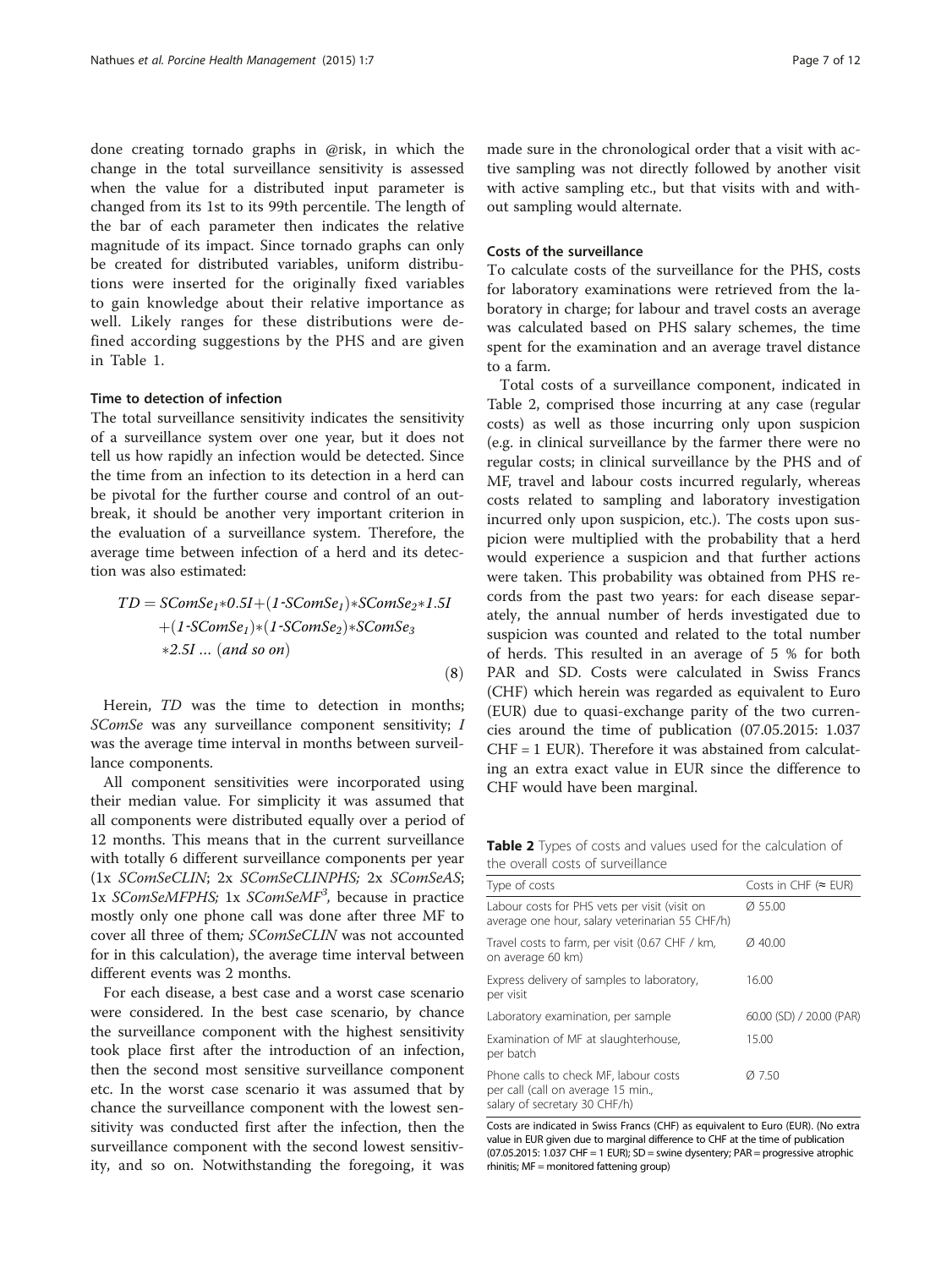#### Alternative scenarios

To compare different other surveillance options and elaborate suggestions for a potential optimization of the current surveillance, different alternative scenarios were calculated. These were:

- omitting surveillance via MF (no *SComSeMF* and SComSeMFPHS),
- omitting active sampling (this option was rather included for reasons of comparison since this is how multiplier herds with outsourced rearing of breeding gilts are currently monitored)
- omitting surveillance via MF and increasing the number of active samples (i.e. animals) per visit to 10 (SD) and 16 (PAR)
- omitting surveillance via MF and increasing the number of visits with active sampling per year to 4, while each time sampling 6 animals (SD and PAR)

## **Results**

## Swine dysentery (SD)

The sensitivity of the surveillance system, i.e. the probability that an infection in a closed multiplier herd is detected within one year, is given in Table 3. A sensitivity tornado revealed that for SD the intra-herd prevalence, if no clinical signs were present, had the highest relative impact on the total sensitivity of surveillance, followed by the number of animals sampled during active sampling and the number of active samplings per year (for the tornado graph, see Additional file [1\)](#page-10-0).

The time to detection for SD was 2.3 months in the best case and 6.4 months in the worst case with a mean

Table 3 Component sensitivities, total annual surveillance sensitivity and costs of the SD surveillance system

| SD surveillance component                                      | Sensitivity % | Costs CHF |      |                 |  |
|----------------------------------------------------------------|---------------|-----------|------|-----------------|--|
| sensitivities for:                                             | 5%ile         | Median    |      | $(\approx$ EUR) |  |
| - Clinical Surveillance by farmer<br>(SComSeCLIN)              | 4.5           | 13.1      | 24.5 | 35.55           |  |
| - Clinical Surveillance by PHS<br>(SComSeCLINPHS)              | 6.3           | 18.0      | 32.7 | 220.80          |  |
| - Active sampling of 6 animals<br>(SComSeAS)                   | 58.3          | 77.0      | 89.6 | 291.00          |  |
| - Active sampling of 4 animals<br>(SComSeAS)                   | 44.2          | 62.5      | 77.8 | 231.00          |  |
| - MF, examination by PHS<br>(SComSeMF)                         | 6.0           | 12.7      | 23.6 | 140.80          |  |
| - MF, telephone check<br>(SComSeMFPHS)                         | 3.2           | 7.2       | 14.0 | 103.05          |  |
| Total annual surveillance sensitivity<br>(ToSe <sub>SD</sub> ) | 89.8          | 96.7      | 99.2 | 1022.20         |  |

For monitored fattening groups (MF) (SComSeMFPHS), the component sensitivity is given for one MF whereas costs are summed up over all MFin one year. ((No extra value in EUR given due to marginal difference to CHF at the time of publication (07.05.2015: 1.037 CHF = 1 EUR); SD = swine dysentery) of 4.4 months. Total costs for the SD surveillance were 1022.20 CHF ( $\approx$  EUR) per herd and year (Table 3) summing up to a total of  $62'354.20$  CHF ( $\approx$  EUR) for all 61 closed multiplier herd per year.

The results of different alternative scenarios with their surveillance sensitivity, time to detection and costs are listed in Table [4](#page-8-0).

#### Progressive atrophic rhinitis (PAR)

The component sensitivities and total annual sensitivity of PAR surveillance are given in Table [5.](#page-8-0) The sensitivity tornado (for the graph, see Additional file [2\)](#page-11-0) indicated that after the intra-herd prevalence, the second and third most important parameters were the number of animals sampled during active sampling and the probability that a veterinarian takes samples in case of clinical suspicion.

For PAR, the TD was between 1.8 and 4.4 months (mean 3.1 months) with total annual costs of 842.20 CHF ( $\approx$  EUR) per herd (Table [5\)](#page-8-0) and 51'374.20 CHF  $($   $\approx$  EUR) for all 61 closed multiplier herd per year. The resulting surveillance sensitivity, time to detection and costs of different alternative scenarios are listed in Table [4](#page-8-0).

## Discussion

Switzerland is a country with a high health-status in its pig population, especially in pig health service-affiliated herds. To maintain it, a systematic and efficient surveillance is mandatory. This study aimed at the evaluation of the current surveillance by the PHS for swine dysentery and progressive atrophic rhinitis – i.e. the overall annual sensitivity to detect an infected herd, the time to detection and total costs for the PHS– in Swiss pig multiplier herds of the highest PHS-hygiene status. The overall annual sensitivity to detect an infected herd was found to be high for both diseases, with a median of 99.4 % for PAR and 96.7 % for SD. These satisfactory results come at quite high costs though, with 842.20 CHF ( $\approx$  EUR) per herd and year for PAR and even higher costs of 1022.20 CHF ( $\approx$  EUR) for SD.

The biggest contribution to the overall sensitivity had in both cases active sampling with the highest component sensitivities of all surveillance components. The value itself was slightly lower for SD than for PAR, on one hand due to the lower sensitivity of the laboratory test for detection of B. hyodysenteriae, on the other hand due to the very low number of animals examined (four and six pigs per visit, respectively) because of the high costs for the test. This number of animals examined had a high relative impact on the overall result, especially in connection with the rather low assumed intra-herd prevalence (Intrapr for PAR / Intraprnoc for SD). These were the parameters with the highest relative importance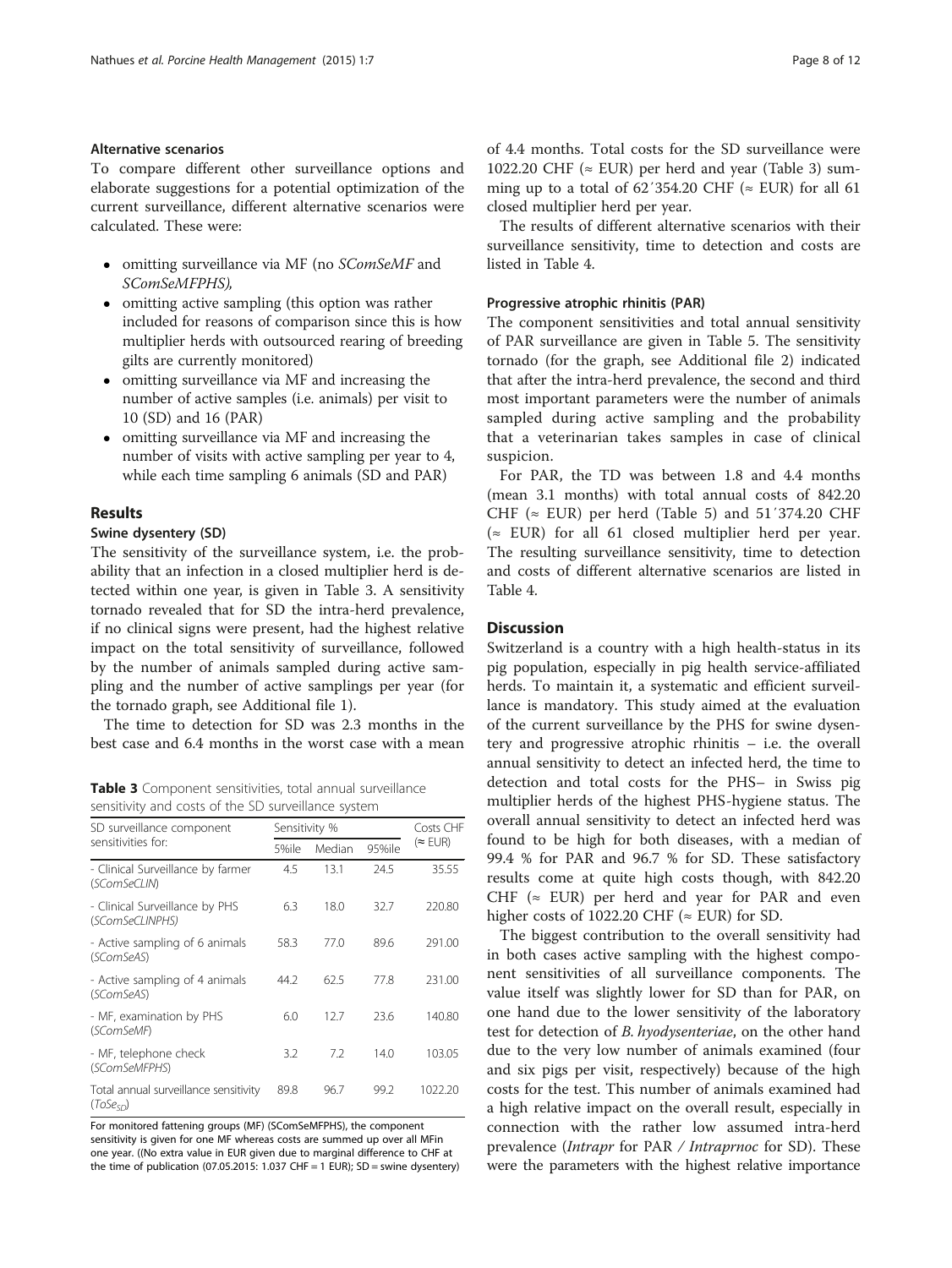<span id="page-8-0"></span>Table 4 Surveillance sensitivity, time to detection and costs for alternative surveillance scenarios for SD and PAR

|                                       | ToSe   |                | TD (months)    |            |      | Costs per farm and year CHF ( $\approx$ EUR) |
|---------------------------------------|--------|----------------|----------------|------------|------|----------------------------------------------|
|                                       | Median | 90 % CI        | best case      | worst case | mean |                                              |
| SD                                    |        |                |                |            |      |                                              |
| Current surveillance (for comparison) | 96.7   | 89.8-99.2      | 2.3            | 6.4        | 4.4  | 1022.20                                      |
| No MF                                 | 95.1   | 85.4-98.8      | 3.3            | 6.1        | 4.7  | 778.35                                       |
| No AS                                 | 60.5   | $33.5 - 78.8$  | 11.6           | 13         | 12.3 | 500.20                                       |
| 2x10 samples no MF                    | 99.6   | 96.7-99.97     | $\overline{2}$ | 4.4        | 3.2  | 1078.35                                      |
| 4x6 samples no MF                     | 99.8   | 97.4-99.99     | 2.4            | 2.4        | 2.4  | 1199.55                                      |
| PAR                                   |        |                |                |            |      |                                              |
| Current surveillance (for comparison) | 99.4   | $95.1 - 99.9$  | 1.8            | 4.4        | 3.1  | 842.20                                       |
| No MF                                 | 98.0   | 87.7-99.9      | 2.7            | 5          | 3.85 | 638.35                                       |
| No AS                                 | 80.9   | 65.4-91.2      | 6.9            | 8.6        | 7.75 | 420.20                                       |
| 2x16 samples no MF                    | 99.7   | $95.5 - 100.0$ | 1.9            | 4.3        | 3.1  | 758.35                                       |
| 4x6 samples no MF                     | 98.5   | 88.0-99.9      | 3.2            | 3.2        | 3.2  | 699.55                                       |
|                                       |        |                |                |            |      |                                              |

(SD = swine dysentery; PAR = progressive atrophic rhinitis; ToSe = total surveillance sensitivity; CI = confidence interval; MF = monitored fattening group; AS = active sampling; ToSe = total sensitivity; TD = time to detection; no extra value in EUR given due to marginal difference to CHF at the time of publication (07.05.2015:  $1.037$  CHF = 1 EUR))

according to the sensitivity tornados, since they determine the likelihood that the – especially in the case of SD—low number of samples taken during active sampling is enough to detect the infection. While being the most effective component, active sampling also constituted the biggest proportion of the overall costs for both surveillance programmes.

Component sensitivities of monitored fattening groups were found to be rather low. While still acceptable in the case of PAR and examination by the PHS veterinarian (median of 38.6 %), the sensitivity for SD was low in

Table 5 Component sensitivities and total annual surveillance sensitivity of the PAR surveillance system

| PAR surveillance component                                    | Sensitivity % | Costs CHF |        |                 |
|---------------------------------------------------------------|---------------|-----------|--------|-----------------|
| sensitivities for:                                            | 5%ile         | Median    | 95%ile | $(\approx$ EUR) |
| - Clinical Surveillance by farmer<br>(SComSeCLIN)             | 6.7           | 11.6      | 18.9   | 15.55           |
| - Clinical Surveillance by PHS<br>(SComSeCLINPHS)             | 10.1          | 16.9      | 26.3   | 200.80          |
| - Active sampling of 10 animals<br>(SComSeAS)                 | 56.6          | 81.7      | 95.1   | 422.00          |
| - MF, examination by PHS<br>(SComSeMF)                        | 24.3          | 38.6      | 53.7   | 120.80          |
| - MF, telephone check<br>(SComSeMFPHS)                        | 11.3          | 19.4      | 30.3   | 83.05           |
| Total annual surveillance<br>sensitivity PAR ( $ToSe_{PAR}$ ) | 95.1          | 99.4      | 99.9   | 842.20          |

For monitored fattening groups (MF) (SComSeMFPHS) and active sampling (SComSeAS), the component sensitivity is given for one MF and one visit, respectively, whereas costs are summed up over all MFand visits with active sampling in one year. (No extra value in EUR given due to marginal difference to CHF at the time of publication (07.05.2015: 1.037 CHF = 1 EUR);  $PAR = progressive$ atrophic rhinitis)

the case of an examination by the PHS veterinarian (12.7 %) and even lower if the MF was checked telephonically only. Firstly it is not deemed an optimal solution to base the surveillance on the farmer only, as it is done in the three telephone-checked MF, even more so considering the rather low disease awareness of these farmers to recognize and notify these symptoms to a veterinarian. Furthermore, this can be attributed to the fact that the probability of apparent clinical signs during MF was estimated to be low especially for SD. This is not astonishing since MF were established predominantly for the surveillance of enzootic pneumonia (EP) with coughing as an easy assessable symptom, and other diseases like sarcoptic mange with pruritus as another easy recognizable symptom. In these cases, MF were a well suitable means, and significantly contributed to a successful control of EP in Switzerland [[2\]](#page-11-0). For the present diseases though, it gave way to the question if the small gain in total sensitivity justifies the substantial effort of conducting these MF, even when considering their relatively moderate costs.

Finally, results indicated a very low component sensitivity of clinical surveillance for both diseases, be it by the farmer or the PHS veterinarian. Both diseases typically cause apparent clinical signs rather in older growing pigs (fattening pigs) than in sows and young piglets, the types of animals present in these multiplier herds. In sow herds they typically take a rather chronic and slowly progressing clinical course often without very typical symptoms, thus making it difficult to detect them via clinical examination only [\[6](#page-11-0), [7](#page-11-0)].

Although the overall surveillance sensitivities are viewed as high, they represent summary measures over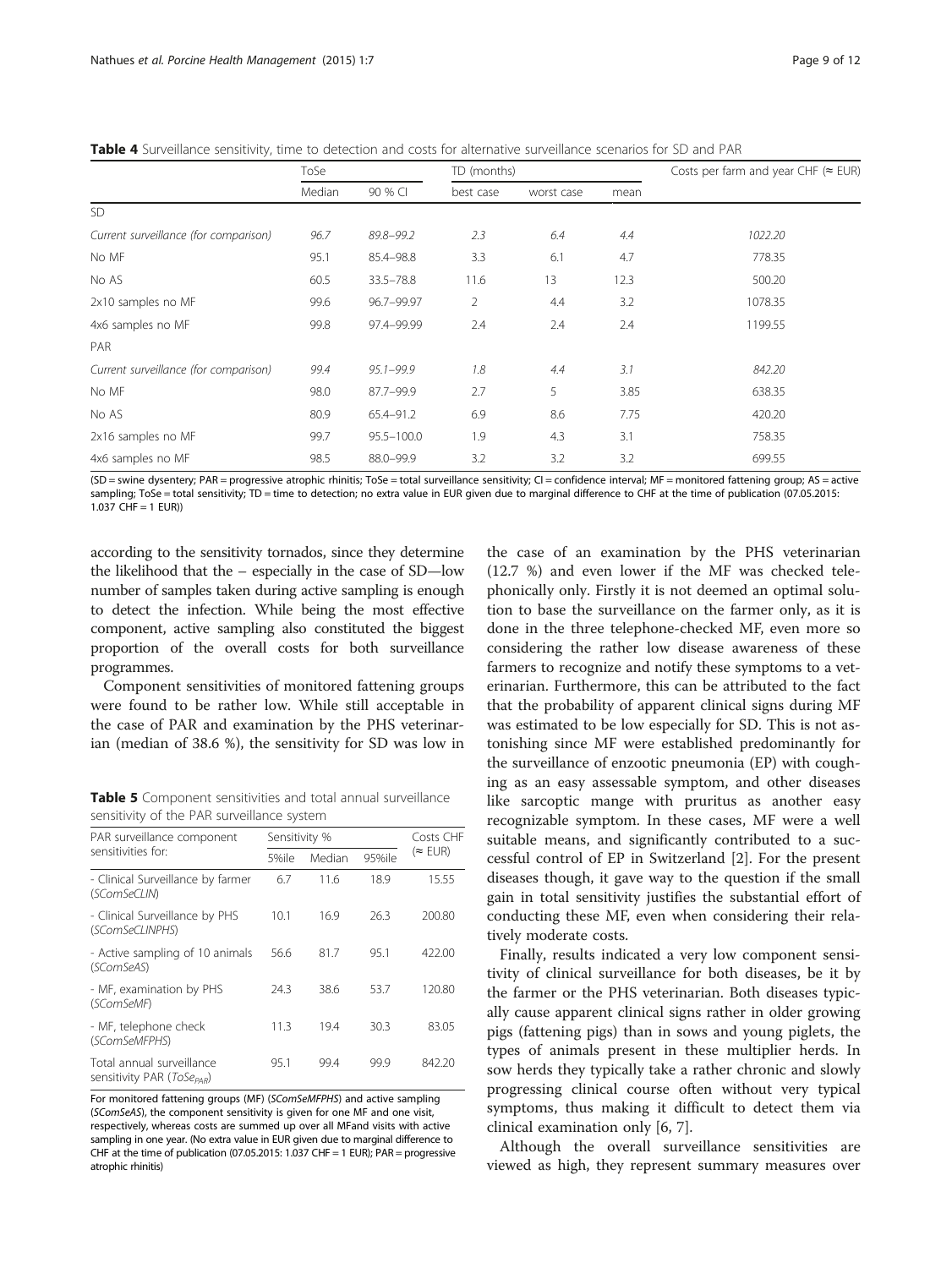one year. For a full picture of the effectiveness of the surveillance it is also necessary to know about the time it would take until an infection is detected. A PAR infection would be detected between 1.8 and 4.4 months after their introduction into the herd; the time a SD infection would go unnoticed would be slightly longer (between 2.4 and 6.4 months). Even though these estimates suggest a fast detection in the best case, in the worst case several months would pass until an infection is detected. Whether this is early enough to prevent negative consequences and further spread, strongly depends on the herd type and its trade patterns. It can be doubted though for the examined farm type of a multiplier herd that is situated at the top of the production pyramid and thus typically has frequent contacts to subsequent production units (herds supplied with the produced breeding piglets or gilts). The potential consequences of such an event were illustrated in an outbreak of PAR in a closed multiplier herd in 2011 [[8](#page-11-0)]. Although the length of the period of infection in this herd could not be determined (at that time only one active sampling per year was conducted), within the tracing period from January 2010 to August 2011 overall 43 breeding herds had once or several times bought animals from that farm, of which 19 contracted the infection. These farms had to follow a rigorous depopulation-repopulation scheme according to the PHS guideline [[5\]](#page-11-0) and all other contact herds had to undergo intensive and repeated herd examinations over several months and faced trade restrictions until final proof of freedom from PAR. This shows that despite the lack of a generalized empirical value on what is early enough, for the examined farm type it should be attempted to detect the infection as early as possible. Although it cannot be quantified how much less severe the consequences would have been with the current surveillance scheme (or even better variants in terms of TD), this demonstrates that an efficient but costly surveillance is still justified since the costs of an outbreak – even if difficult to measure—by far outweigh those of surveillance.

Of course, all these results have to be interpreted with caution since the scenario tree models, like all models, are based on several assumptions regarding their structure and data. Several input parameters were subject to uncertainty, especially those that were based solely on expert opinions. Examples are the low estimated probabilities that symptoms were present during MF and that a farmer would notice and notify them, which considerably contributed to the resulting low component sensitivity of MF. Hereby it cannot be excluded that estimates were influenced by individual levels of experience and knowledge of the experts. These issues were sought to be alleviated firstly by founding the parameter estimates used in the models on a broad basis by addressing

the questionnaire to all experts in the field available throughout the whole country (with a satisfactory response rate). Secondly, the principle of stochasticity, i.e. the use of probability distributions instead of point estimates, was applied. This was also done for test characteristics like the PAR test-specificity, where slightly lower values than the 100 % indicated by the laboratory were used as a precaution. For the future, further research will be necessary to fill these data gaps and substantiate the assumptions made in order to increase the certainty of the estimates. Furthermore, the time to detection can only serve as a rough estimate since it was based on a strongly simplified calculation: it was assumed that all events took place evenly distributed over the year, i.e. at equal intervals, which in reality is rarely the case. Additionally, the clinical surveillance by the farmer could not be considered in the calculation, because this event actually takes place every day. Moreover, for simplicity, best as well as worst case scenarios were based on median component sensitivity estimates. Finally, some farm individual characteristics that might have an impact on the actual sensitivity of the surveillance, such as farm size, biosecurity etc., were not addressed to keep the models as parsimonial as possible.

Finally, overall costs of the surveillance are certainly higher than calculated in this work, as we only focused on costs incurring to the PHS as an additional criterion besides surveillance sensitivity and time to detection to base their decisions on. Thus, we did not account for costs incurring e.g. to the farmer (labour costs etc.). Likewise we refrained from formally relating these costs of surveillance to benefits other than sensitivity and time to detection, although they would clearly have to be considered if a broader economic analysis (e.g. benefitcosts-analysis) was undertaken. The necessity of one or the other form of surveillance (including possibly considerable costs) is justified by the benefits for the farmers, i.e. confidence in the health status of their animals. This is especially important since the Swiss market structure demands for standardized health guarantees: it is extremely difficult to sell animals (be it breeding or fattening pigs) not meeting these standards, and farmers have to accept lower prices; some of the big retailers even accept only pigs / pig products that have been certified (according to the PHS) throughout the whole production chain.

Despite the described limitations of the method, scenario tree modelling proved beneficial for assessing the performance of disease surveillance, with its greatest advantages being its simplicity and flexibility. With this method, it was possible to gain one overall summary measure for the evaluation of a complex surveillance system. The method in general can be used for a broad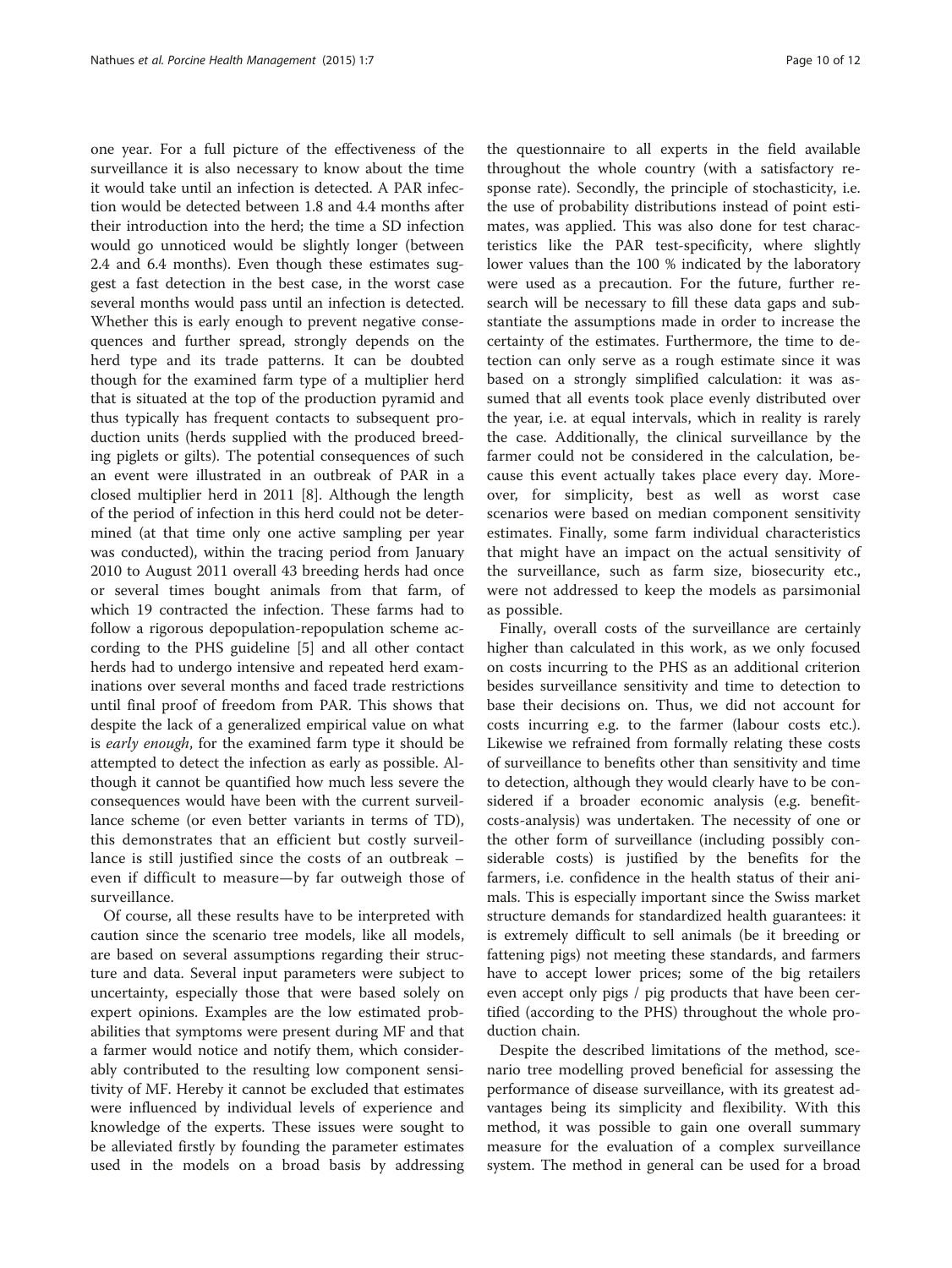<span id="page-10-0"></span>range of applications: its suitability at country or regional level was already demonstrated e.g. for freedom from avian influenza in Canada [[13\]](#page-11-0), classical swine fever in the European Union [\[14](#page-11-0)], or porcine reproductive and respiratory syndrome virus in Sweden [[15\]](#page-11-0). The present work now gives proof of its successful application at herd level. Not only did the scenario tree models provide a good and realistic valuation of the current PHS surveillance system in multiplier herds as a whole and its constituting components. The adaptability of the models allowed an effortless adjustment to different alternative surveillance scenarios. The resulting outcomes gave valuable hints to the PHS on how to further improve its surveillance by optimizing sensitivity, time to detection and costs as the main criteria for decisions. The most obvious conclusion that can be drawn is that the focus should be laid on active sampling. This becomes especially clear when comparing the total surveillance sensitivity of our primarily investigated closed multiplier herds with the much lower sensitivity for multiplier herds with outsourced rearing of breeding gilts (61 % for SD and 81 % for PAR). The only difference in surveillance between the two herd types is that in the latter no active sampling is carried out. In contrast, omitting MF merely had any noticeable impact on the total sensitivities (and the worst-case time to detection would even decrease for SD due to the very low component sensitivities for MF). Considering this low contribution of MF to the total surveillance sensitivity, our suggestion would be to omit them and reallocate financial resources to an intensified active sampling. In accordance to the finding that the number of examined animals played an important role in the overall outcome, the most favourable scenarios comprised an increased number of animals sampled per visit. For SD, with twice ten pigs sampled per year, total sensitivity as well as time to detection would improve (99.6 %; 3.2 months on average) at only slightly higher costs (increase by 56 CHF ( $\approx$  EUR) to 1078.35 CHF ( $\approx$  EUR) per year). For PAR where the costs per laboratory test are much lower than for SD, the number of animals could be increased to 16 twice a year with keeping the same time to detection, slightly increasing the total sensitivity to 99.7 % and even reducing total annual costs by 84.00 CHF ( $\approx$  EUR) to 758.35 CHF  $\approx$  EUR). In contrast, results indicated that for both diseases an increase in the frequency of visits for active sampling (4 visits with 6 animals sampled) would not bring any additional advantage considering the fairly higher costs. Finally, minor improvements could be achieved by increasing the disease awareness by the farmer, which was not deemed too high by the experts but had a rather low impact on the overall outcome. For the future, further substantial advancement of the surveillance would be conceivable with the employment of more accurate laboratory tests, especially for SD where sensitivity and specificity of the current method are only moderate [\[16\]](#page-11-0). Following discussion of the presented results with decision makers of the PHS, it was decided to modify the surveillance scheme accordingly, thus in the future omitting MF and intensifying active sampling.

To finish, scenario tree models like the ones presented herein can be valuable tools for national pig health services and other institutions conducting disease surveillance to assess the overall performance of complex surveillance systems at herd level. The versatility of the models allows their easy modification and adjustment to all kinds of surveillance components and scenarios. With little effort they can be adapted to other diseases under surveillance.

## **Conclusions**

The present study revealed a generally satisfactory surveillance for both progressive atrophic rhinitis and swine dysentery in terms of their sensitivity to detect an infection in a herd. Identified weak points were the potentially long time to detection of an infection in a herd and the suboptimal use of resources, considering the poor sensitivity of monitored fattening groups for both diseases compared to their costs. It became clear that active sampling was the key component for effective surveillance of swine dysentery and progressive atrophic rhinitis. In order to optimize efficiency of the surveillance system, financial resources should be concentrated on an intensified active sampling at the cost of MF that should be abandoned. The methodology of scenario tree modelling proved to be a useful tool to assess the efficiency of surveillance at herd level.

## Additional files

[Additional file 1:](http://www.porcinehealthmanagement.com/content/supplementary/s40813-015-0001-2-s1.pdf) Sensitivity tornado with relative impact of all parameters on SD surveillance sensitivity. This tornado graph indicates the relative impact of all parameters on the total sensitivity of SD (swine dysentery) surveillance. The larger the bar, the larger is the influence of the respective parameter at its current distribution (from 1st to 99th percentile) on the total SD surveillance sensitivity. (CS = probability of clinical signs in one or more animals in an infected closed multiplier herd;  $FcV =$  probability that a closed multiplier farmer informs vet./PHS about clinical signs, VcS = probability that veterinarian takes samples for laboratory examination, Intrapr = intra-herd prevalence (herd with clinical signs), Intraprnoc = intra-herd prevalence (no clinical signs),  $TsensPCR = probability$  that test classifies a true positive sample as positive (PCR after culture),  $TspecPCR = probability$  that test classifies a true negative sample as negative (PCR after culture), CSMF = probability that pigs show clinical signs during MF with infected animals, MFFiV = probability that MF farmer informs PHS about signs, AnAS = number of animals sampled via active sampling (per visit), NAS = number of visits with active sampling, NCLINPHS = number of visits with clinical examination, NMF = number of MF with telephone check, NMFPHS = number of MF with on-farm examination, AnSUS = number of animals sampled in the case of suspicion).